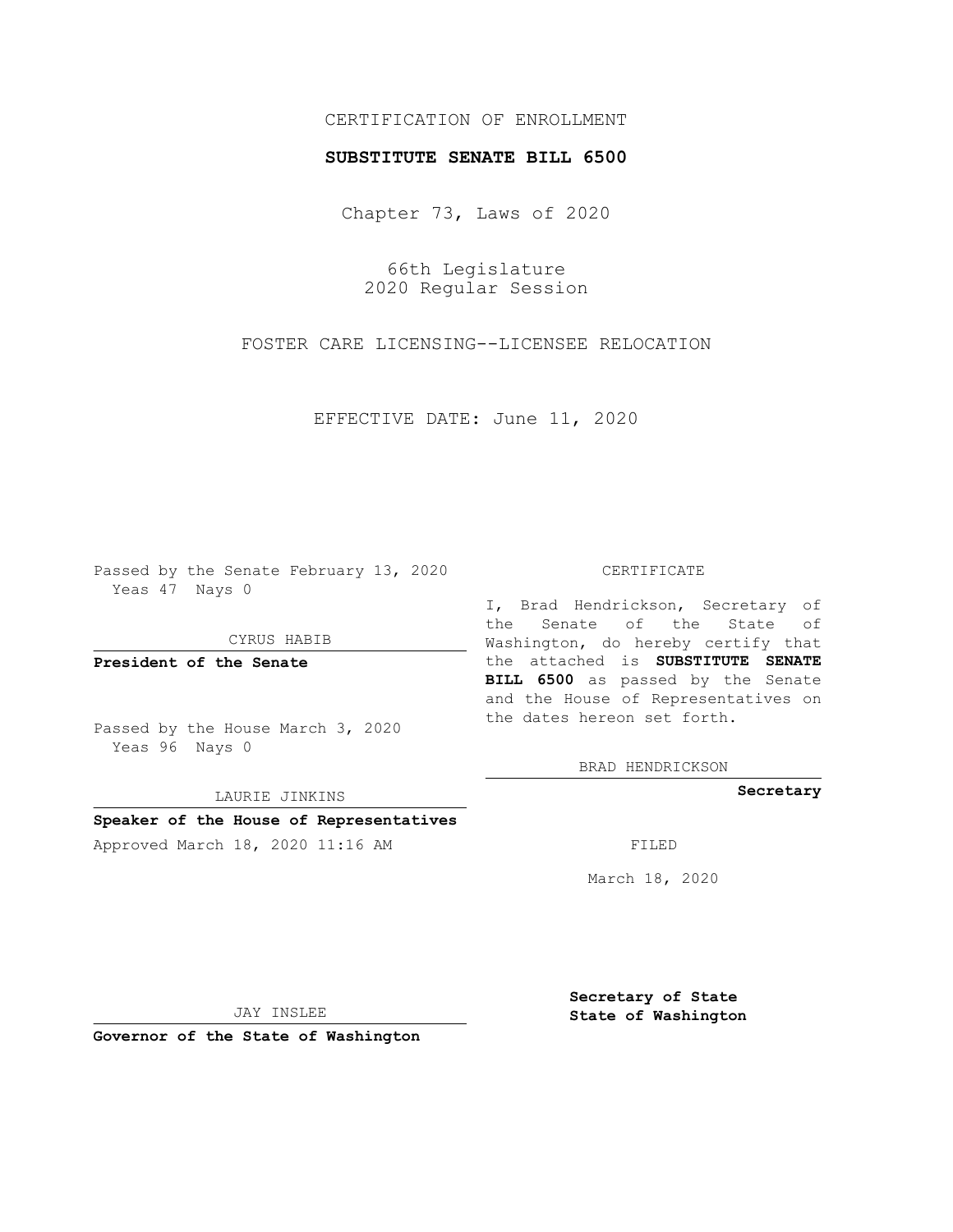### **SUBSTITUTE SENATE BILL 6500**

Passed Legislature - 2020 Regular Session

**State of Washington 66th Legislature 2020 Regular Session**

**By** Senate Human Services, Reentry & Rehabilitation (originally sponsored by Senators Padden, Darneille, Nguyen, and Wilson, C.)

READ FIRST TIME 02/06/20.

 AN ACT Relating to foster care licensing following a foster- family home licensee's move to a new location; amending RCW 3 74.15.100; and creating a new section.

BE IT ENACTED BY THE LEGISLATURE OF THE STATE OF WASHINGTON:

 NEW SECTION. **Sec. 1.** The legislature finds that at least forty- six foster home licenses were closed between 2017 and 2019 due to failure to notify the department of children, youth, and families of a change of residence within thirty days of relocation. In recognition of the importance of maintaining foster placements in Washington, the legislature intends to provide licensing continuation for foster families without a foster child in their care at the time of relocation if the licensee meets minimum licensing standards and completes a home inspection within thirty days of providing notice of relocation.

 **Sec. 2.** RCW 74.15.100 and 2018 c 284 s 68 are each amended to 16 read as follows:

 Each agency shall make application for a license or renewal of license to the department on forms prescribed by the department. A licensed agency having foster-family homes under its supervision may make application for a license on behalf of any such foster-family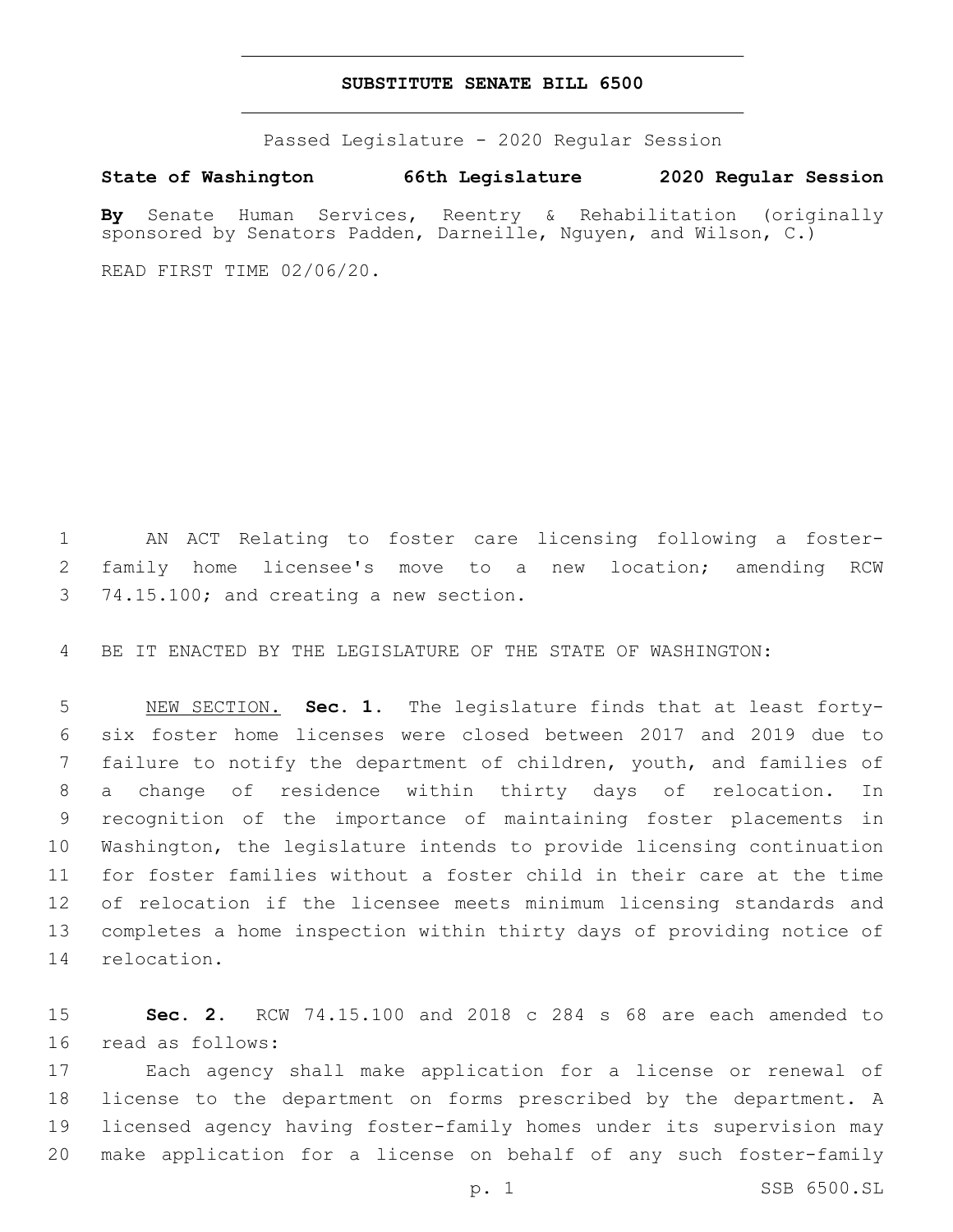home. Such a foster home license shall cease to be valid when the home is no longer under the supervision of that agency. Upon receipt of such application, the department shall either grant or deny a license within ninety days unless the application is for licensure as a foster-family home, in which case RCW 74.15.040 shall govern. A license shall be granted if the agency meets the minimum requirements 7 set forth in this chapter ((74.15 RCW)) and RCW 74.13.031 and the departmental requirements consistent herewith, except that an initial license may be issued as provided in RCW 74.15.120. Licenses provided 10 for in this chapter ((74.15 RCW)) and RCW 74.13.031 shall be issued 11 for a period of three years. The licensee, however, shall advise the secretary of any material change in circumstances which might constitute grounds for reclassification of license as to category. The license issued under this chapter is not transferable and applies only to the licensee. The license shall be limited to a particular location which shall be stated on the license. For licensed foster- family homes having an acceptable history of child care, the license 18 may remain in effect for thirty days after a move, except that this 19 will apply only if the family remains intact and children are placed 20 in their care. Licensees must notify their licensor before moving to a new location and may request a continuation of the license at the 22 new location. ((At the request of the licensee, the department shall, within thirty days following a foster-family home licensee's move to 24 a new location, amend the license to reflect the new location, 25 provided the new location and the licensee meet)) The department 26 shall conduct a home inspection following notification that a foster-27 family home has moved to a new location. Provided the new location and licensees meet minimum licensing standards, the licensor shall amend the license to reflect the new location. Licensees whose family remains intact and have no children placed in their care at the time of a move to a new location shall notify their licensor within ninety days of moving. If the licensee is in good standing at the time of 33 the move, the licensor shall place the home on no-referral status and complete a home inspection within thirty days of notification. Such licensees shall remain on no-referral status and no new placements may be made in their home until the inspection is complete and the licensor determines that the new location meets minimum licensing 38 standards.

> Passed by the Senate February 13, 2020. Passed by the House March 3, 2020.